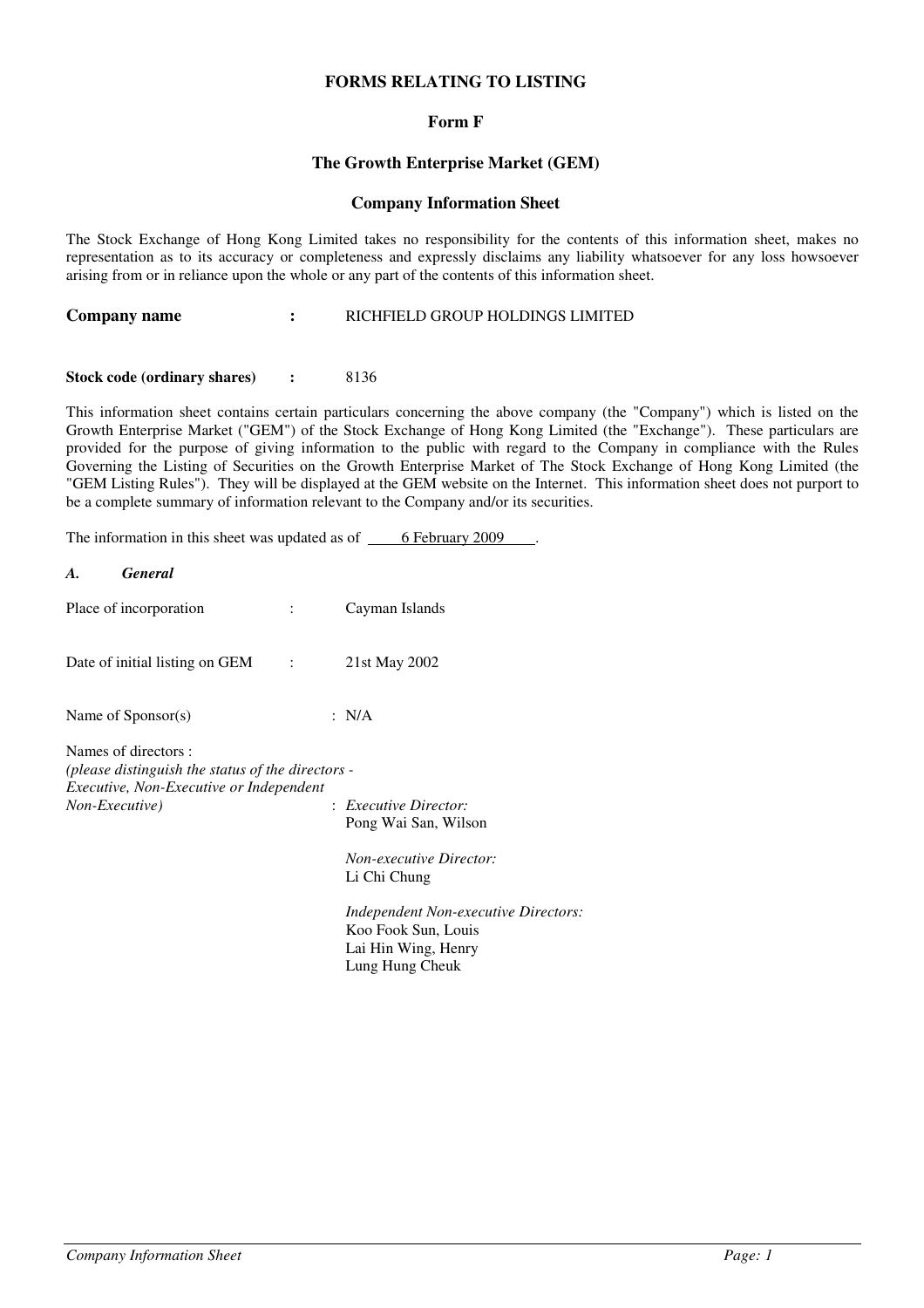Name(s) of substantial shareholder(s) (as such term is defined in rule 1.01of the GEM Listing Rules) and their respective interests in the ordinary shares and other  $S<sub>1</sub>$  *securities of the Company*  $S<sub>2</sub>$  *i* 

| <b>Shareholder</b>               | No. of Share held         | Percentage of<br><i>issued share</i><br>capital |
|----------------------------------|---------------------------|-------------------------------------------------|
| Pong Wai San, Wilson             | 936,794,000<br>(Note 1)   | 33.99%                                          |
|                                  | 352,176,000               | 12.03%                                          |
| Tung Ching Yee, Helena           | 1,288,970,000<br>(Note 2) | 44.01%                                          |
| Virtue Partner Group Limited     | 936,794,000<br>(Note 1)   | 31.99%                                          |
| Richfield (Holdings) Limited     | 760,000,000<br>(Note 3)   | 25.95%                                          |
| Au Wing Wah                      | 760,000,000<br>(Note 3)   | 25.95%                                          |
| Kong Pik Fan                     | 760,000,000<br>(Note 4)   | 25.95%                                          |
| Vastwood Limited                 | 760,000,000<br>(Note 3)   | 25.95%                                          |
| Richfield Group Holdings Limited | 760,000,000<br>(Note 3)   | 25.95%                                          |

### Notes:

- 1. These shares are beneficially owned by Virtue Partner Group Limited, a company wholly owned by Mr. Pong.<br>2. Ms. Tung Ching Yee, Helena is the wife of Mr. Pong and accordingly deemed to be interested in the shares b
- 2. Ms. Tung Ching Yee, Helena is the wife of Mr. Pong and accordingly deemed to be interested in the shares beneficially owned by Mr. Pong in his own capacity and through his controlled corporation, Virtue Partner Group Limited, under SFO.
- 3. These shares are beneficially owned by Richfield (Holdings) Limited, a company wholly owned by Mr. Au, and therefore Mr. Au deemed to be interested in the shares owned by Richfield (Holdings) Limited, under SFO. On 12 June 2008, Richfield (Holdings) Limited as a chargor has executed a share charge in favour of Vastwood Limited, a whollyowned subsidiary of Richfield Group Holdings Limited, as a chargee in respect of the fixed charge over these 760,000,000 shares. Therefore, Richfield Group Holdings Limited deemed to be interested in the shares owned by Vastwood Limited under SFO.
- 4. Ms. Kong Pik Fan is the wife of Mr. Au and accordingly deemed to be interested in the shares beneficially owned by Mr. Au in his own capacity and through his controlled corporation, Richfield (Holdings) Limited, under SFO.

| Name(s) of company(ies) listed on GEM<br>or the Main Board of the Stock Exchange<br>within the same group as the Company |  | $:$ Not applicable                                                                                  |
|--------------------------------------------------------------------------------------------------------------------------|--|-----------------------------------------------------------------------------------------------------|
|                                                                                                                          |  |                                                                                                     |
| Financial year end date                                                                                                  |  | 31st March                                                                                          |
| Registered address                                                                                                       |  | Cricket Square<br><b>Hutchins Drive</b><br>P.O. Box 2681<br>Grand Cayman KY1-1111<br>Cayman Islands |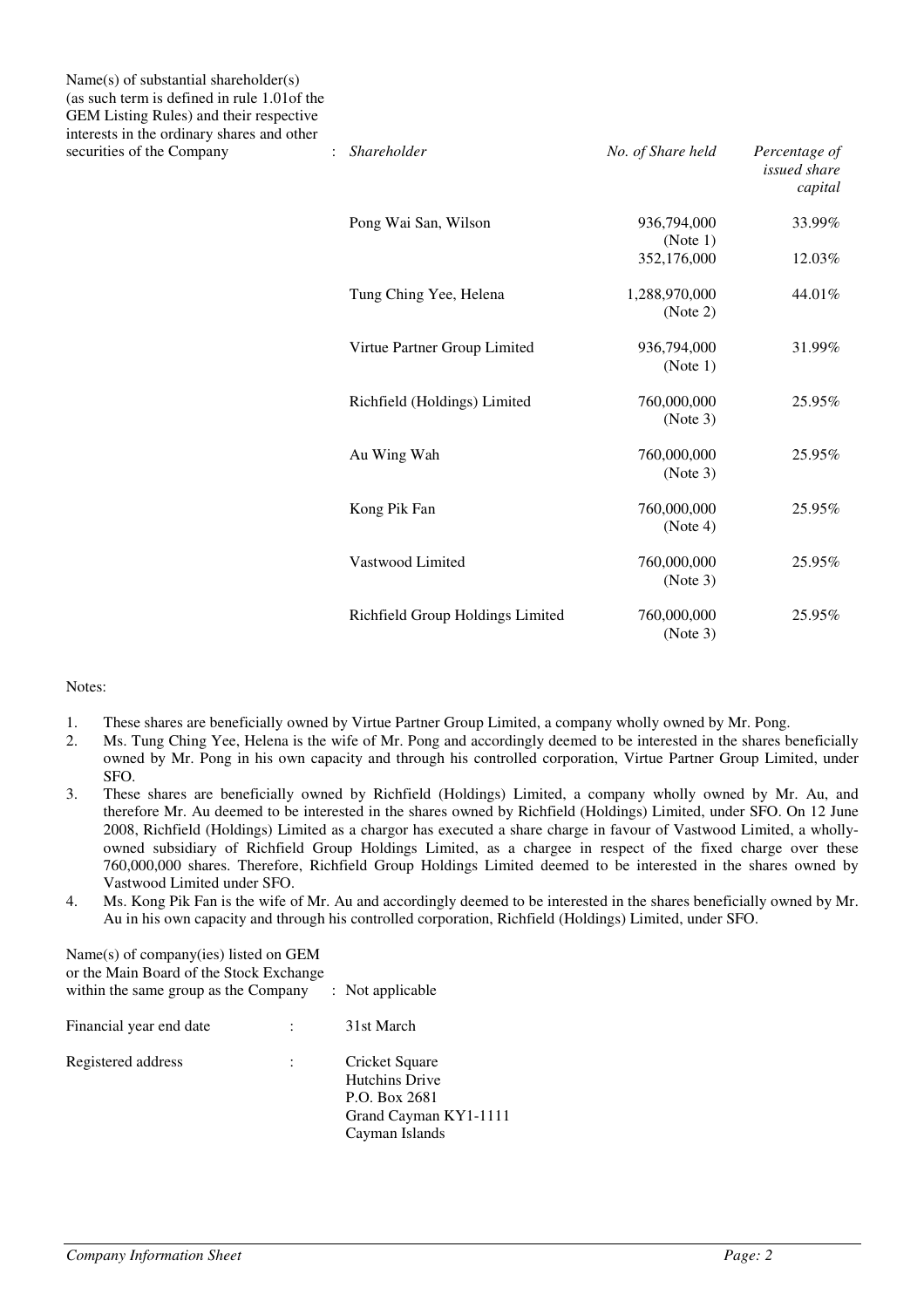| Head office and principal<br>place of business | $\ddot{\cdot}$ | Unit 1209, 12/F, Silvercord Tower 2, 30 Canton Road<br>Tsim Sha Tsui, Kowloon, Hong Kong                                                                                                                                                                                                                                  |
|------------------------------------------------|----------------|---------------------------------------------------------------------------------------------------------------------------------------------------------------------------------------------------------------------------------------------------------------------------------------------------------------------------|
| Web-site address (if applicable)               | $\mathbb{R}^2$ | ir.sinodelta.com.hk/richfieldgp/                                                                                                                                                                                                                                                                                          |
| Share registrar                                | $\ddot{\cdot}$ | Principal share registrar and transfer office<br>Bank of Bermuda (Cayman) Limited<br>P.O. Box 513 G.T.<br>2nd Floor, Strathvale House<br>North Church Street<br>George Town<br>Grand Cayman<br>Cayman Islands<br><b>British West Indies</b><br>Branch share registrar and transfer office<br><b>Tricor Tengis Limited</b> |
|                                                |                | 26th Floor, Tesbury Centre<br>28 Queen's Road East<br>Wanchai<br>Hong Kong                                                                                                                                                                                                                                                |
| Auditors                                       | $\ddot{\cdot}$ | <b>Grant Thornton</b><br>Certified Public Accountants<br>13th Floor<br>The Landmark<br>15 Queen's Road Central<br>Hong Kong                                                                                                                                                                                               |

### *B. Business activities*

The Company and its subsidiaries (the "Group") is principally engaged in the retail and wholesale of bags and accessories and trading of used computers and the provision of property brokerage services, carrying out schemes for property consolidation, assembly, redevelopment and property trading in Hong Kong.

# *C. Ordinary shares*

| Number of ordinary<br>shares in issue                                                                                |                      | : $2,928,500,000$ Shares |
|----------------------------------------------------------------------------------------------------------------------|----------------------|--------------------------|
| Par value of ordinary shares in issue                                                                                |                      | : HK\$0.01 each          |
| Board lot size (in number of shares)                                                                                 |                      | $: 8,000$ Shares         |
| Name of other stock exchange(s) on which<br>ordinary shares are also listed                                          | $\ddot{\phantom{0}}$ | Not applicable           |
| D.<br><i>Warrants</i>                                                                                                |                      |                          |
| Stock code                                                                                                           |                      | : Not applicable         |
| Board lot size                                                                                                       |                      | : Not applicable         |
| Expiry date                                                                                                          |                      | : Not applicable         |
| Exercise price                                                                                                       |                      | : Not applicable         |
| Conversion ratio<br>(Not applicable if the warrant is<br>denominated in dollar value of<br><i>conversion right</i> ) |                      | : Not applicable         |